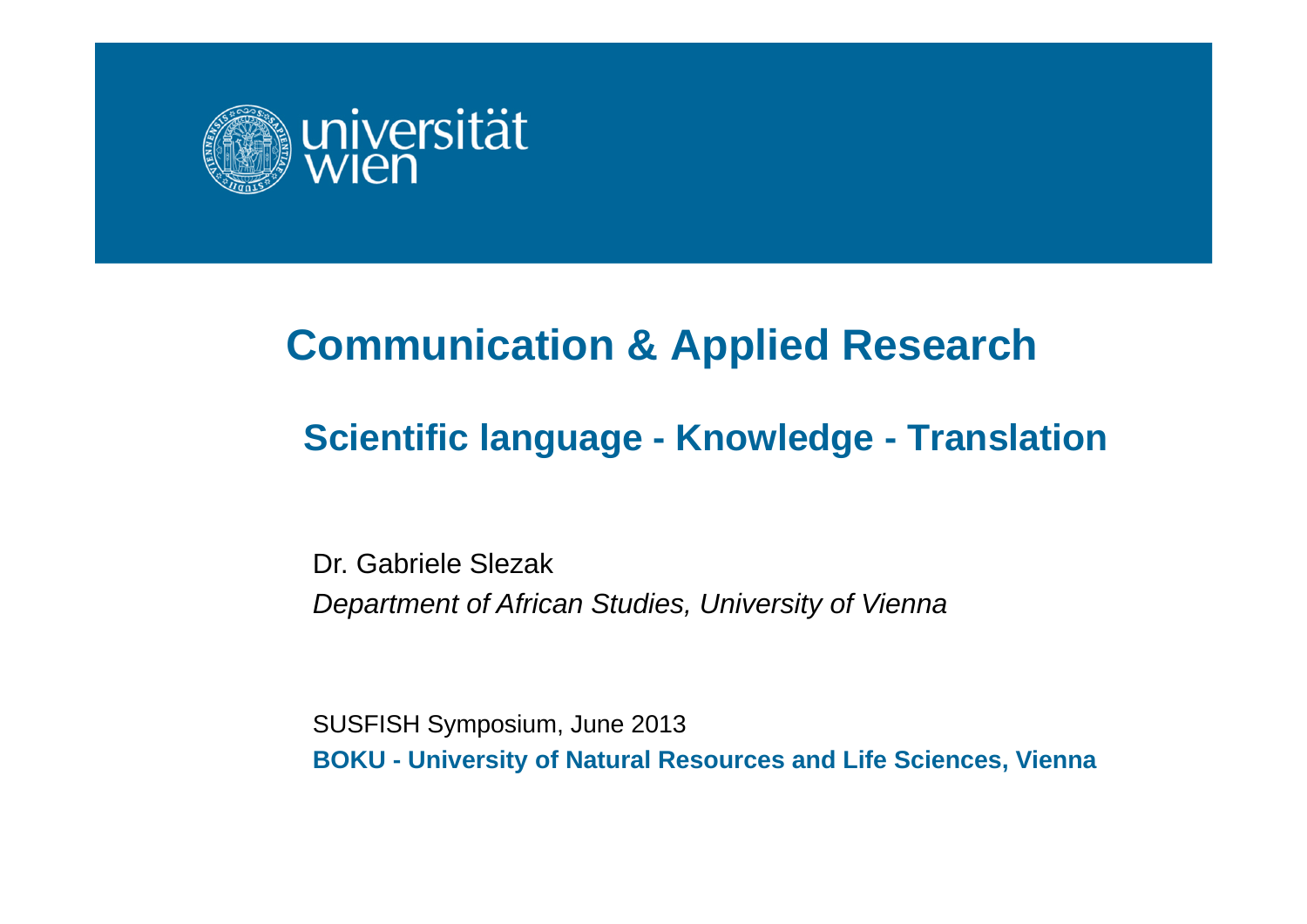

#### **Language practice & communication strategies in Burkina Faso Content**

- 1. Reflection on language use in sciences
- 2. Communication strategies in rural areas
- 3. Knowledge and translation in development cooperation
- 4. Challenges for our reserach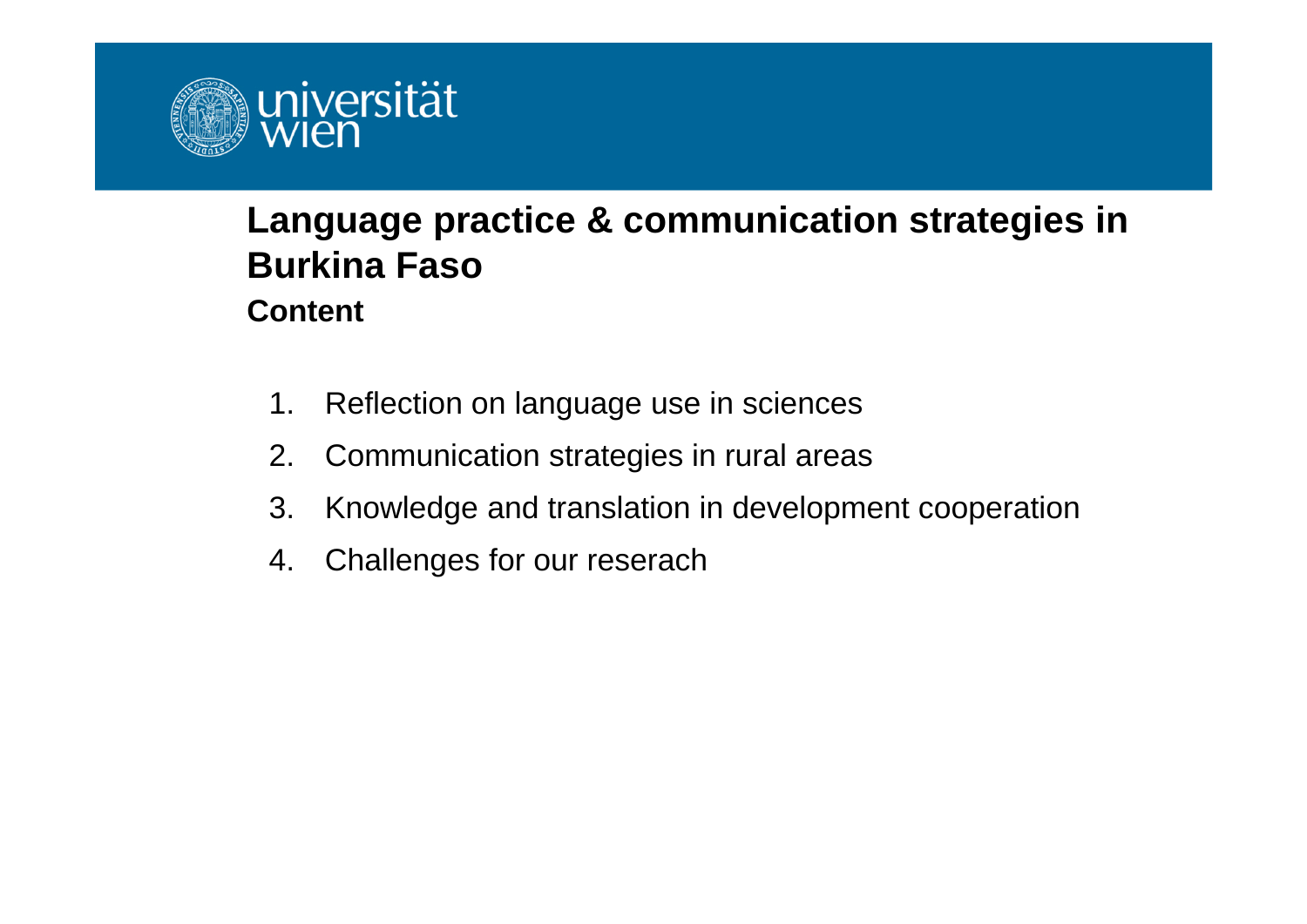

## **Scientific communication & language concepts**

- language as a neutral instrument
- specialized, professional terminology: mutual understanding
- international standard: gatekeeping institutions
- developing countries: access?
- exchangeability of contexts: recontextualization process

environment: local concepts

- knowledge hierarchies
- colonial discourse on language: local languages (lower administration and primary schools)
	- languages: widely spoken, communication in rural areas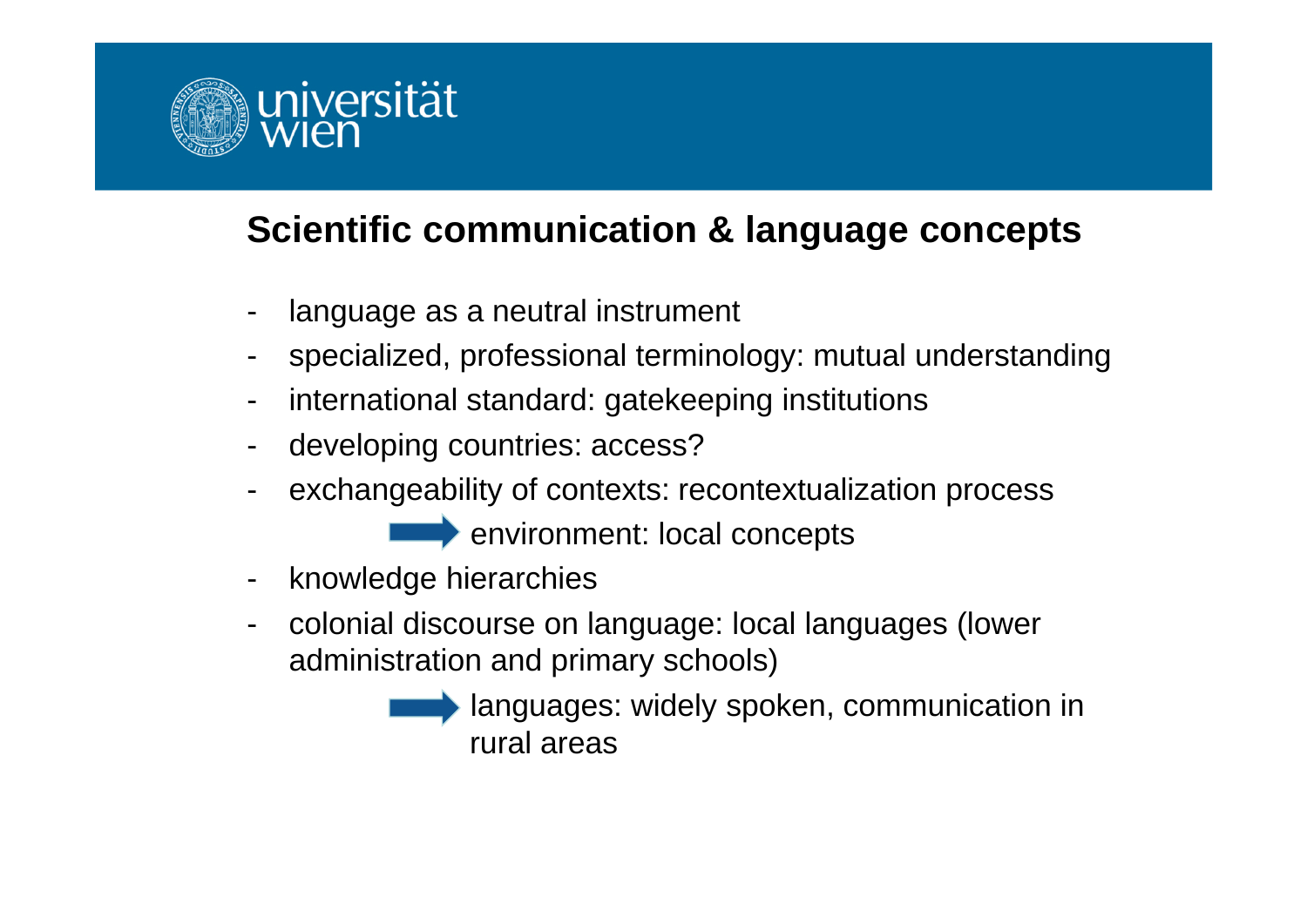

## **Participation & Communication strategies**

- **networks of communication: facilitate exchange**
- **information: considered relevant by?**
- **outsiders: external design of**
- **highly specialized experts: how do we get ideas across?**
- **official working language: French, English**
- **linguistic brokers: need for translation**
- **process of cultural adaptation**
- **negotiating knowledge: review of information**
- **process of reduction & simplification**
- **role of "local" languages: contact with people in the village +?**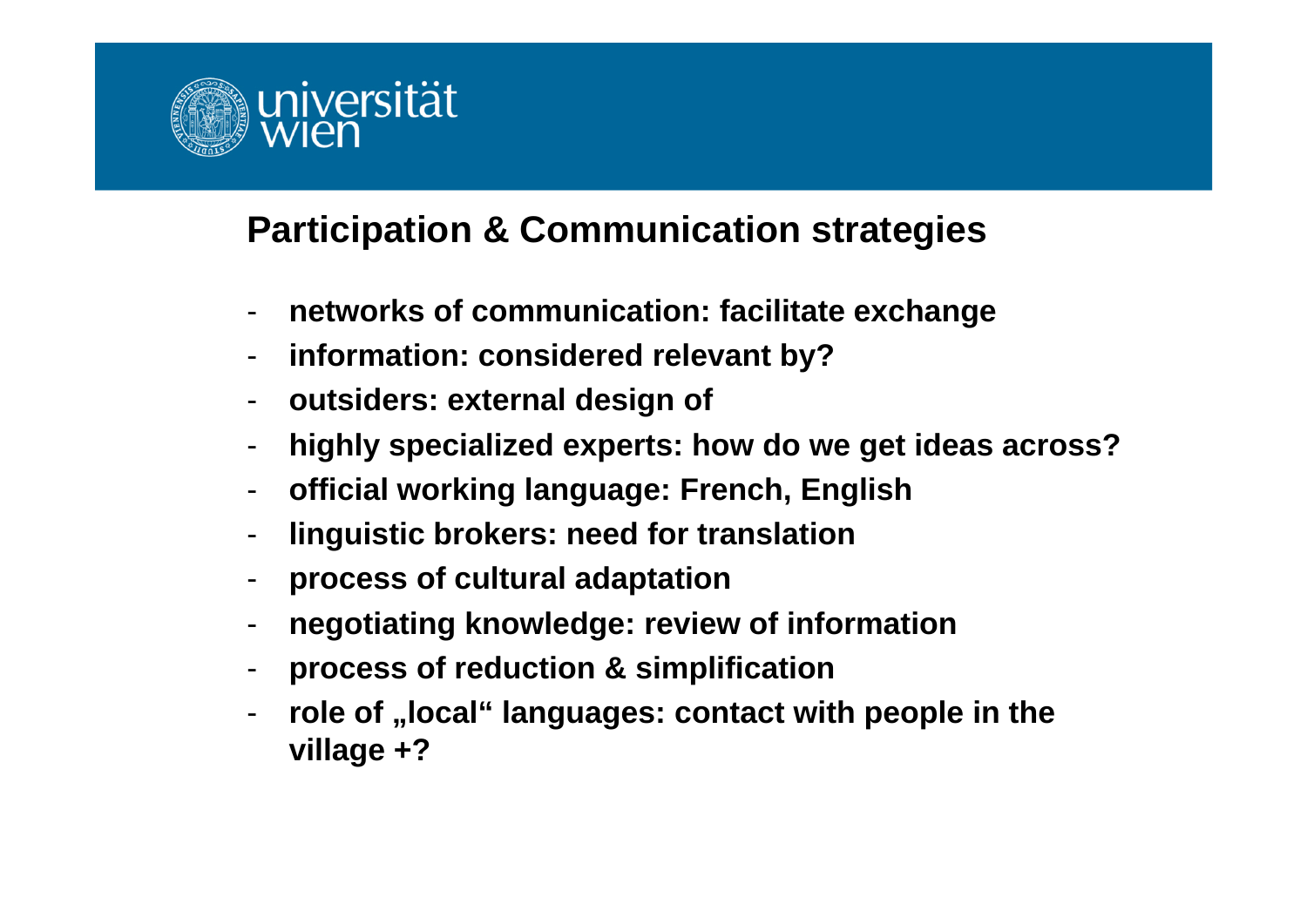

#### **knowledge: transfer, transformation, interpretation**

- **effort to pass knowledge in local languages**
- **identify bottlenecks**
- **written vs. spoken language practices: radio**
- **linguistic brokers: communicative link**
- **exclusion of participants at the local level providing & discussing information**
- **environmental concepts: embedded in local languages e.g. Moore?**
- **important documents: accessible in languages of wider communication**
- **multilingual communication: 2 or more languages simultaneously**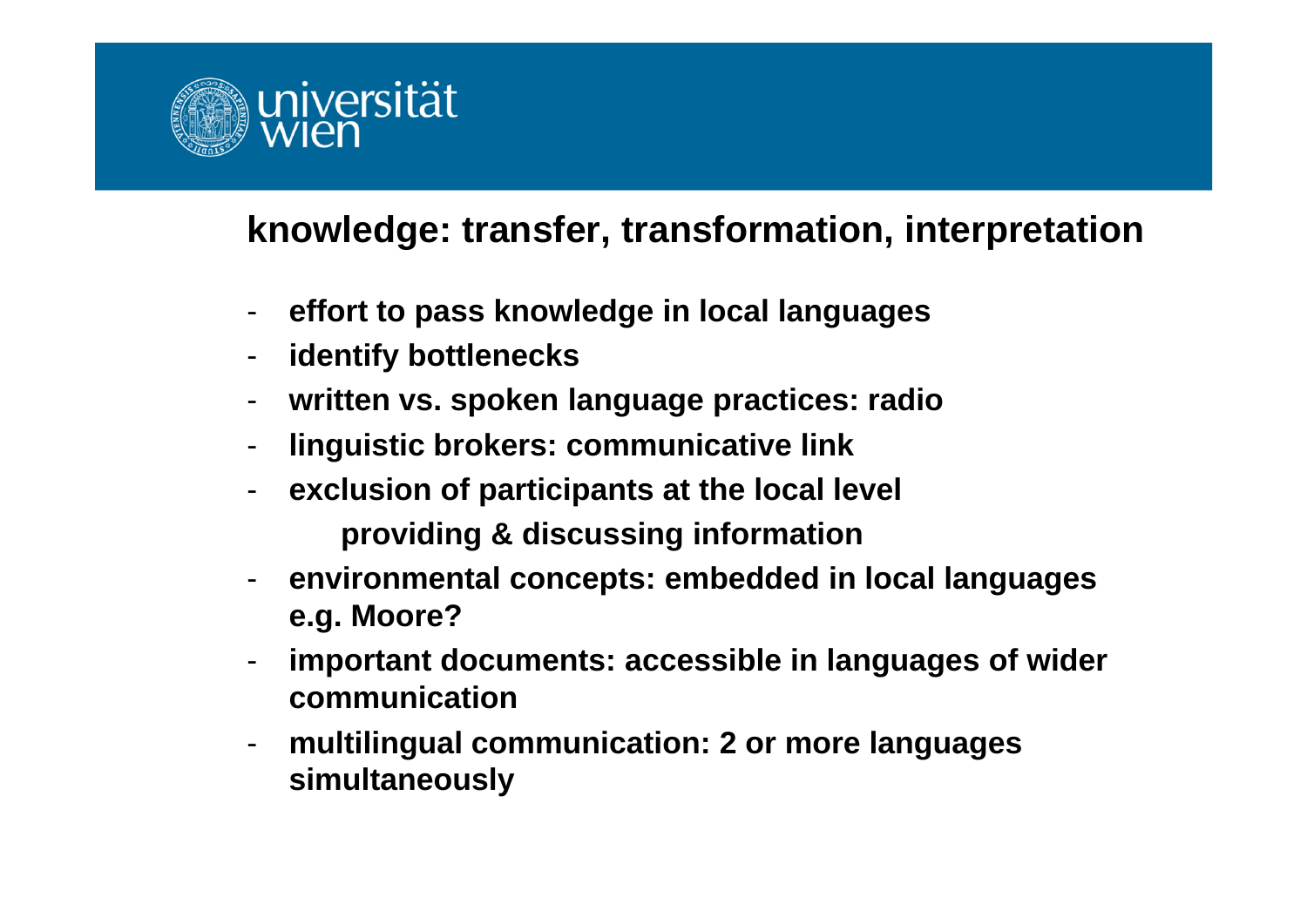

#### **Mia Couto. 2009.** *E se Obama fosse africano*

**"...narrowed and utilitarian perception of language, which makes language to an object of linguistics" (S.16)**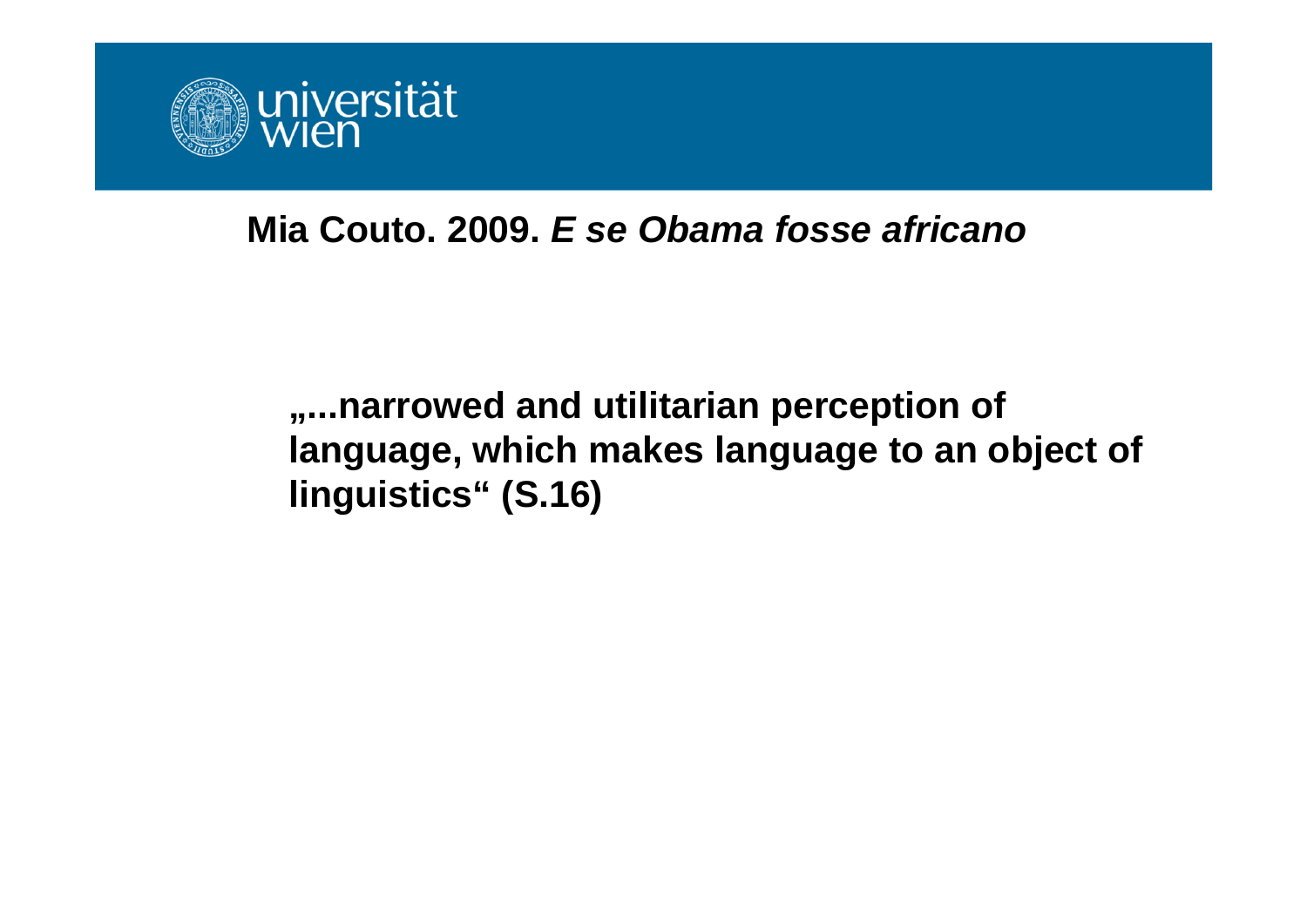

#### **Challenges & Next steps**

- **language skills within the project team**
- **identify communication networks**
- **information flow against bottlenecks**
- **understanding knowledge: public debates**
- $\blacksquare$ **inclusion of local knowledge**
- **cooperation with regional radio stations**
- **overcome barriers of written communication**
- **participating research: hierarchical science**